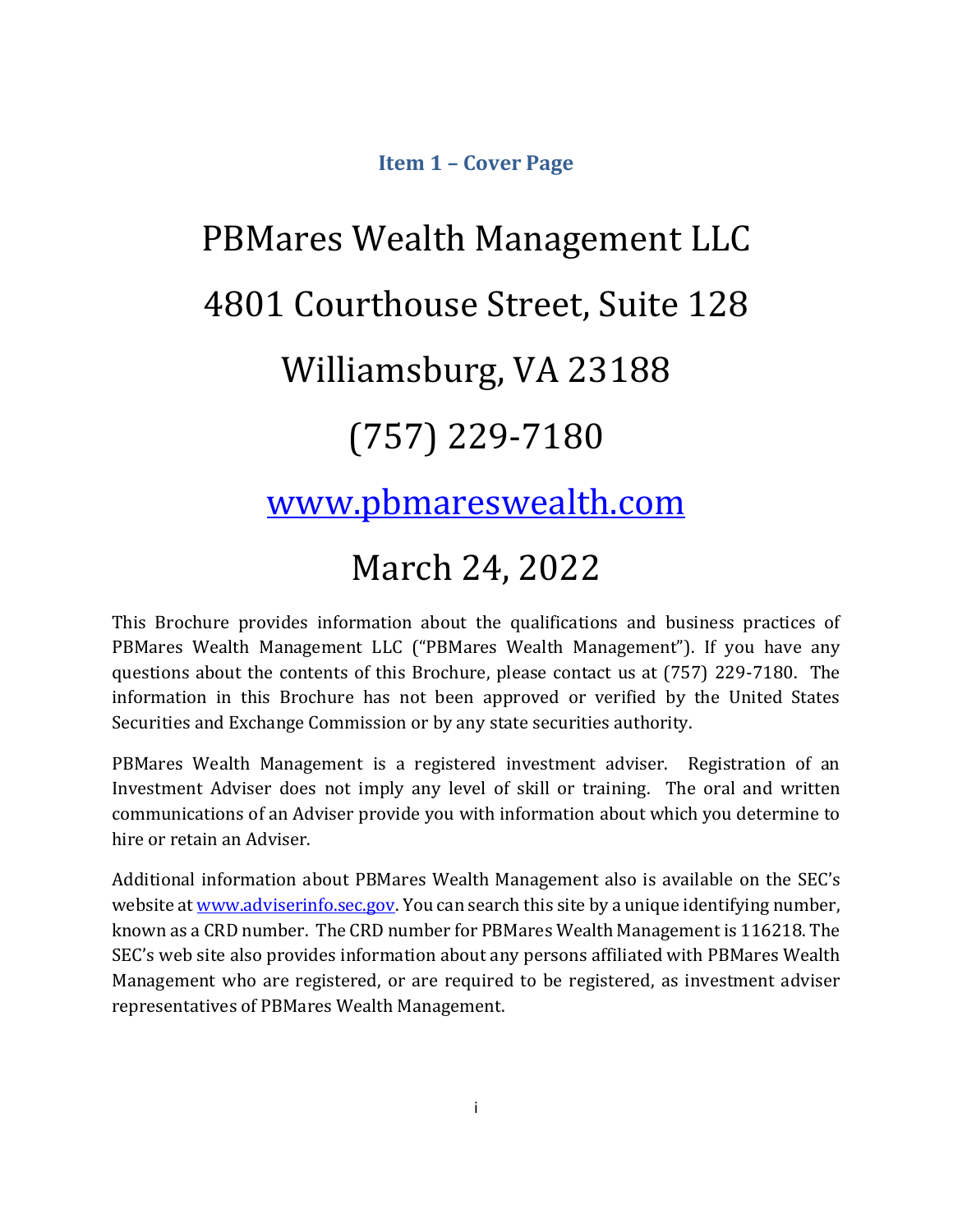# <span id="page-1-0"></span>**Item 2 – Material Changes**

Item 2 of this Brochure will discuss only specific material changes that are made to the Brochure since the last annual update and provide clients with a summary of such changes.

Other than amending the main office address, there were no material changes made to our current Brochure.

In addition, please note that we have updated the Assets Under Management information of Item 4 in accordance with the filing of our Annual Updating Amendment on March 24, 2022.

We will further provide you with a new Brochure as necessary based on changes or new information, at any time, without charge.

Currently, our Brochure may be requested by contacting Robert Klingensmith at (703) 385- 8577 or by email at rklingensmith@pbmareswealth.com.

(Brochure Date: 03/24/2022) (Date of Most Recent Annual Updating Amendment: 03/24/2022)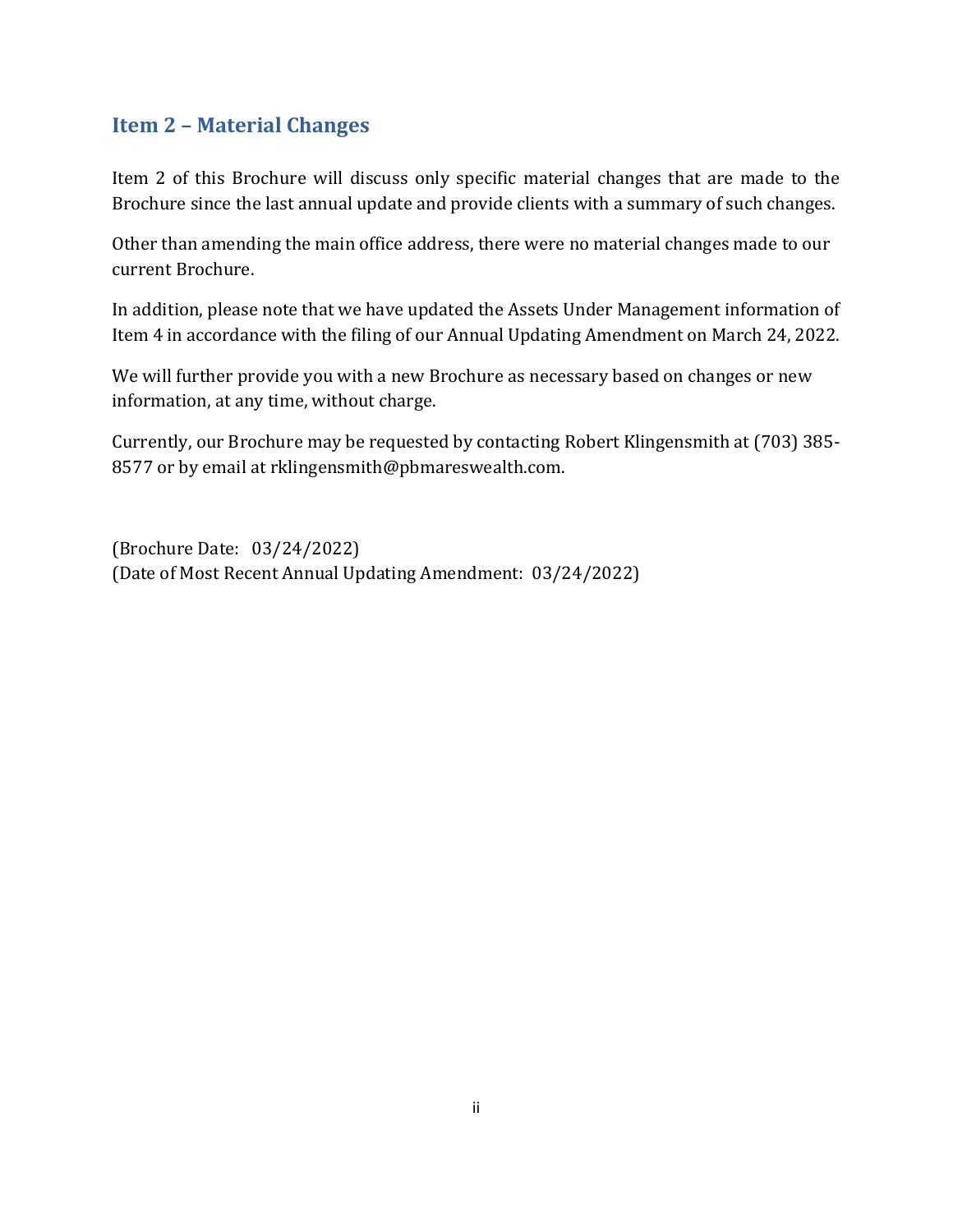# <span id="page-2-0"></span>**Item 3 - Table of Contents**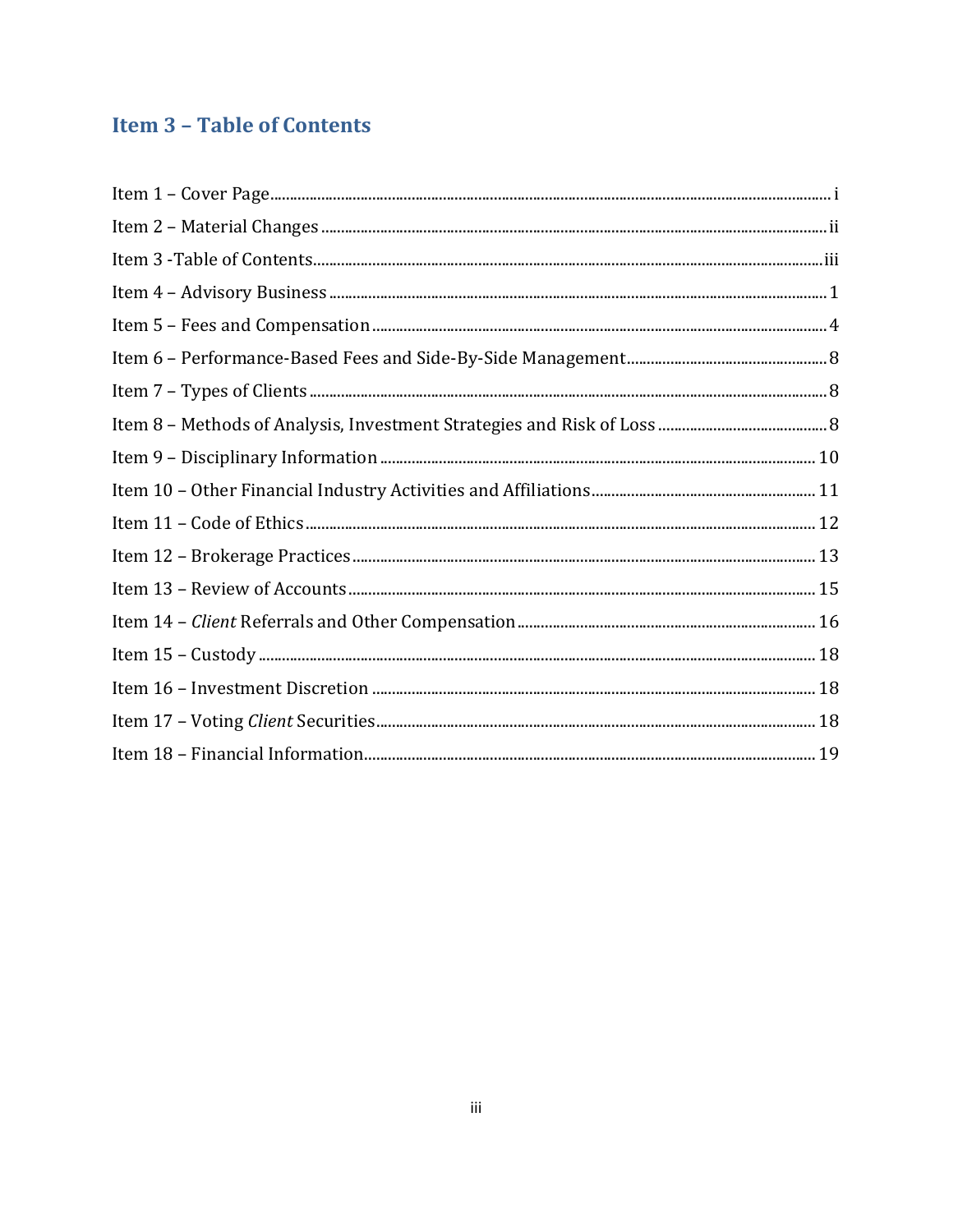# <span id="page-3-0"></span>**Item 4 – Advisory Business**

PBMares Wealth Management an investment advisor registered with the United States Securities and Exchange Commission ("SEC") and has been providing advisory services since 1999 (prior to 2013, operating as Witt Mares Financial Vision). (PBMares Wealth Management is the combination of Witt Mares Financial Vision and PBGH Financial Advisors, Inc.)

As of December 31, 2021, PBMares Wealth Management managed \$1,003,209,048 on a discretionary basis, \$2,386,208 on a nondiscretionary basis and advised on \$142,750,513 of self-directed retirement account assets.

PBMares Wealth Management is wholly owned by the accounting firm PBMares, LLP, a limited liability partnership that provides audit, tax, and consulting services.

#### **Investment Advisory Services:**

PBMares Wealth Management manages investment portfolios for individuals/high-net worth individuals, qualified retirement plans, charitable organizations, trusts and small businesses. PBMares Wealth Management works with clients to determine the client's specific investment objectives and investor risk profile. These objectives are used to develop a written investment policy statement (IPS) that describes an asset allocation that conforms to a client's risk tolerance and expected rate of return requirements

PBMares Wealth Management uses investment and portfolio allocation software to evaluate alternative portfolio designs. PBMares Wealth Management evaluates the client's existing investments with respect to the client's investment policy statement. PBMares Wealth Management works with new clients to develop a plan to transition from the client's existing portfolio to the portfolio recommended by PBMares Wealth Management. PBMares Wealth Management will then continuously monitor the client's portfolio holdings and the overall asset allocation strategy and hold regular review meetings with the client regarding the account as necessary.

PBMares Wealth Management will typically create a portfolio of no-load mutual funds and ETFs, and may use model portfolios if the models match the client's investment policy. PBMares Wealth Management will allocate the client's assets among various investments taking into consideration the client's unique ability, need and willingness to take risk.

PBMares Wealth Management primarily recommends portfolios consisting of mutual funds or Exchange Traded Funds (ETFs) that follow a passive and/or evidence-based investment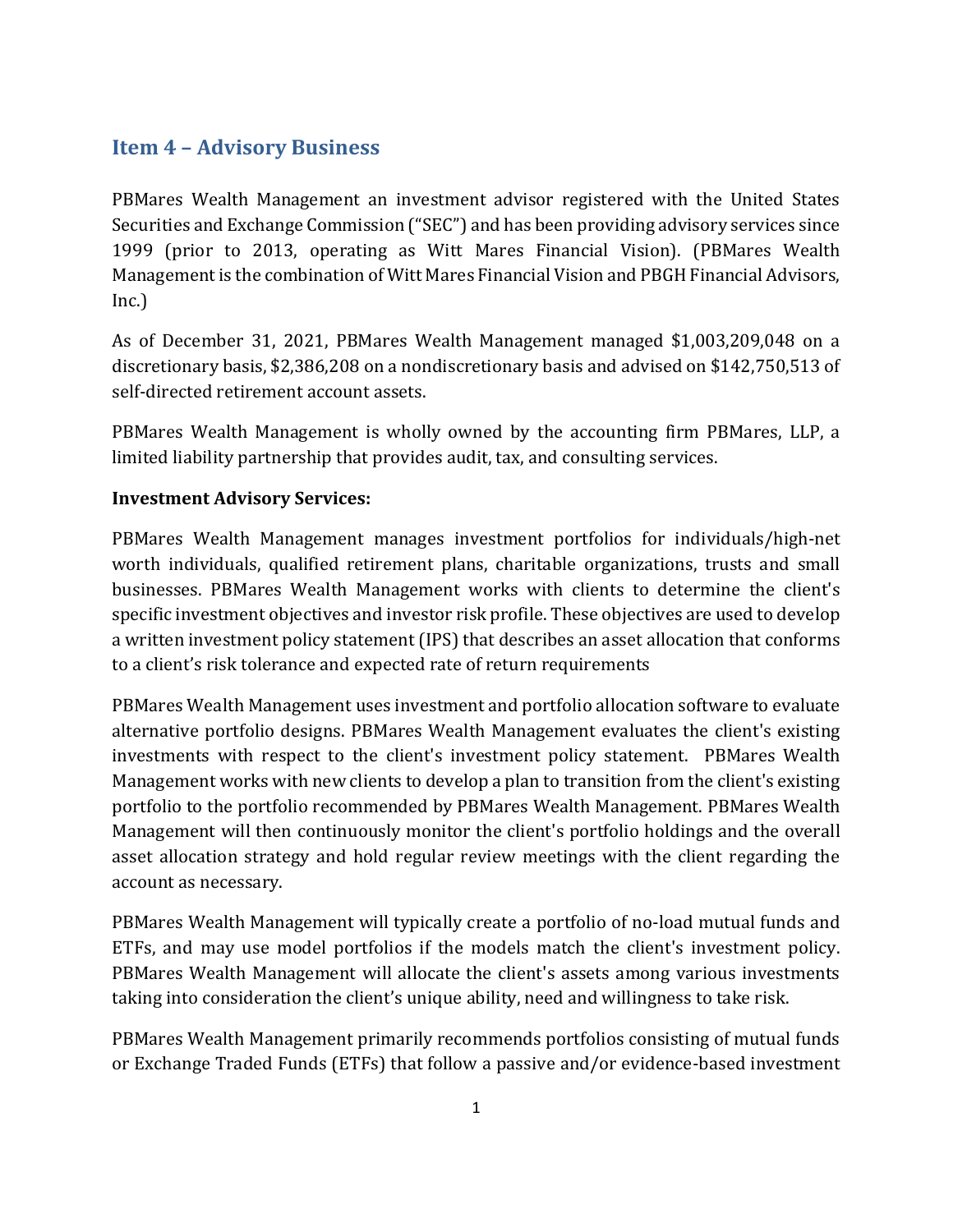philosophy generally having low holdings turnover. As a result, the fund expenses are generally lower than fees and expenses charged by other types of funds. Client portfolios may also include some individual equity securities in situations where disposition of these securities would present an overriding tax implication or the client specifically requests they be retained for a personal reason. These securities are generally part of the client's investment holdings prior to working with PBMares Wealth Management or were purchased at a client's discretion.

PBMares Wealth Management manages portfolios on a discretionary basis and in limited circumstances, on a non-discretionary basis. Clients may impose reasonable restrictions on PBMares Wealth Management's discretionary authority, including restrictions on the types of securities in which PBMares Wealth Management invests client's assets and on specific securities, which the client may believe to be appropriate so long as we consent to those restrictions in writing.

PBMares Wealth Management may also recommend fixed income portfolios to clients which consist of managed accounts of individual bonds. Complete, customized, laddered fixed income portfolios generally require a minimum level of assets allocated to fixed income. Low-cost, passively managed fixed income mutual funds are typically used for smaller allocated amount. PBMares Wealth Management will request discretionary authority from advisory clients to manage fixed income portfolios, including the discretion to retain an independent, third-party fixed income manager.

In addition to managing the client's investment portfolio, PBMares Wealth Management may also provide wealth management services, which are more holistic services than only investment management and include financial planning, retirement planning, charitable gift planning, college planning, estate planning, risk management analysis, assistance in the establishment of and counsel on retirement plans.

#### **Employee Benefit Retirement Plan Services:**

PBMares Wealth Management also provides advisory services to participant-directed retirement plans through third party administration services, which are online bundled service providers offering an opportunity for plan sponsors to provide their participants with daily account access, valuation, and investment education.

PBMares Wealth Management will analyze the plan's current investment platform, and assist the plan in creating an investment policy statement defining the types of investments to be offered and the restrictions that may be imposed. PBMares Wealth Management will recommend investment options to achieve the plan's objectives, provide participant education meetings, and monitor the performance of the plan's investment vehicles.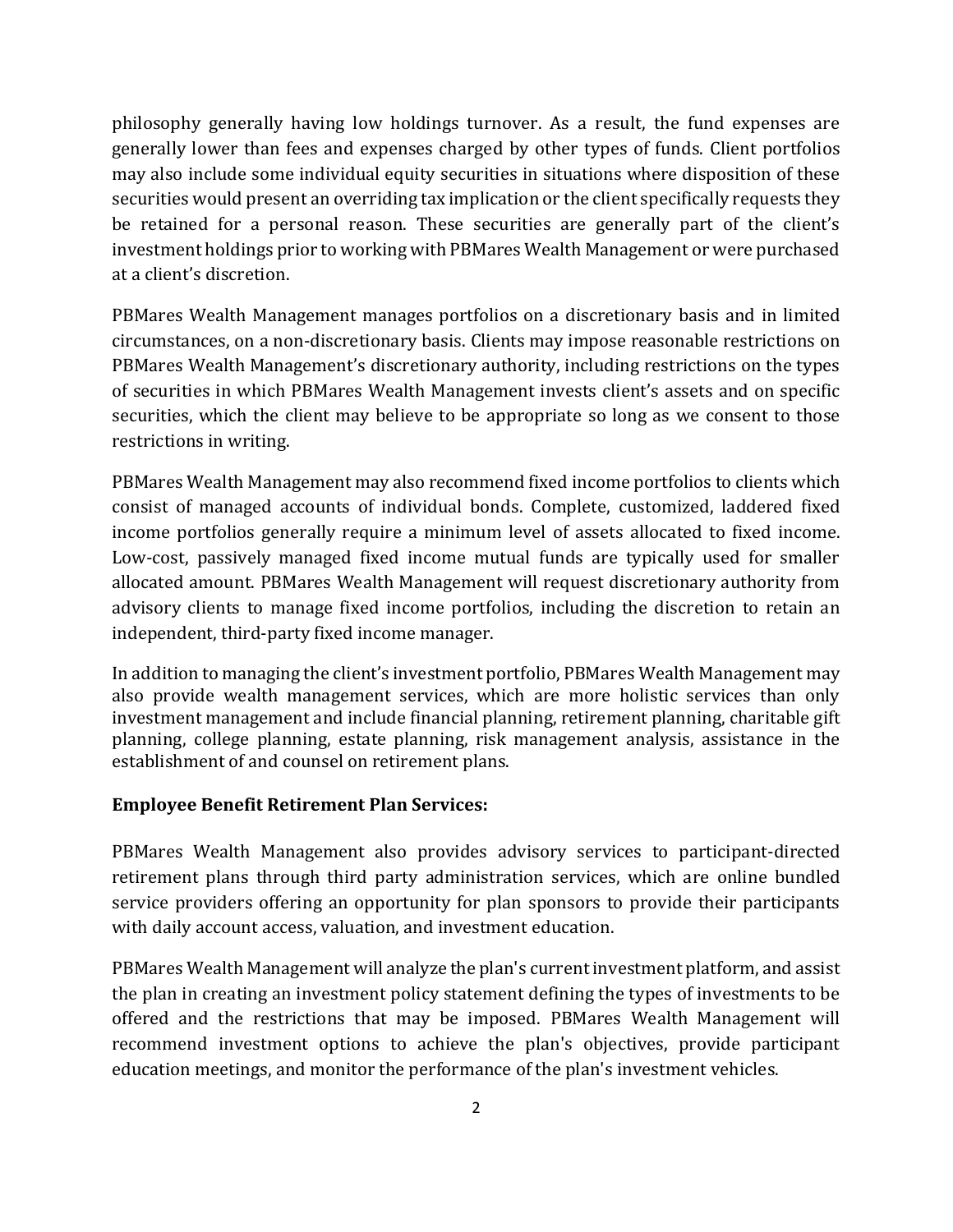PBMares Wealth Management will recommend changes in the plan's investment vehicles as may be appropriate from time to time. PBMares Wealth Management generally will review the plan's investment vehicles and investment policy as necessary. Additionally, PBMares Wealth Management will also act as the 3(38) investment manager for certain retirement plan accounts. As such, for those clients we will have the discretion to direct the investment of the funds accordingly.

PBMares Wealth Management will continue to work with plans to monitor plan investments, provide fiduciary plan advice including regular considerations of the goals and objectives of the plan, and provide participant education services to the plan.

#### **Financial Planning & Consulting Services:**

PBMares Wealth Management also provides advice in the form of a Financial Plan. Clients purchasing this service may receive a written report, providing the client with a detailed financial plan designed to achieve his or her stated financial goals and objectives.

In general, the financial plan will address any or all of the following areas of concern:

- Personal: Family records, budgeting, personal liability, estate information and financial goals.
- Education: Education IRAs, financial aid, state savings plans, grants and general assistance in preparing to meet dependent's continuing educational needs through development of an education plan.
- Tax and Cash Flow: Income tax and spending analysis and planning for past, current and future years. PBMares Wealth Management will illustrate the impact of various investments on a client's current income tax and future tax liability.
- Death and Disability: Cash needs at death, income needs of surviving dependents, estate planning and disability income analysis.
- Retirement: Analysis of current strategies and investment plans to help the client achieve his or her retirement goals.
- Investments: Analysis of investment alternatives and their effect on a client's portfolio.
- Estate: Living trusts, wills, review estate tax, powers of attorney, asset protection plans, nursing homes, Medicaid and elder law.
- Insurance: Review of existing policies to ensure proper coverage for life, health, disability, long-term care, liability, home and automobile.

PBMares Wealth Management gathers required information through in-depth personal interviews. Information gathered includes a client's current financial status, future goals and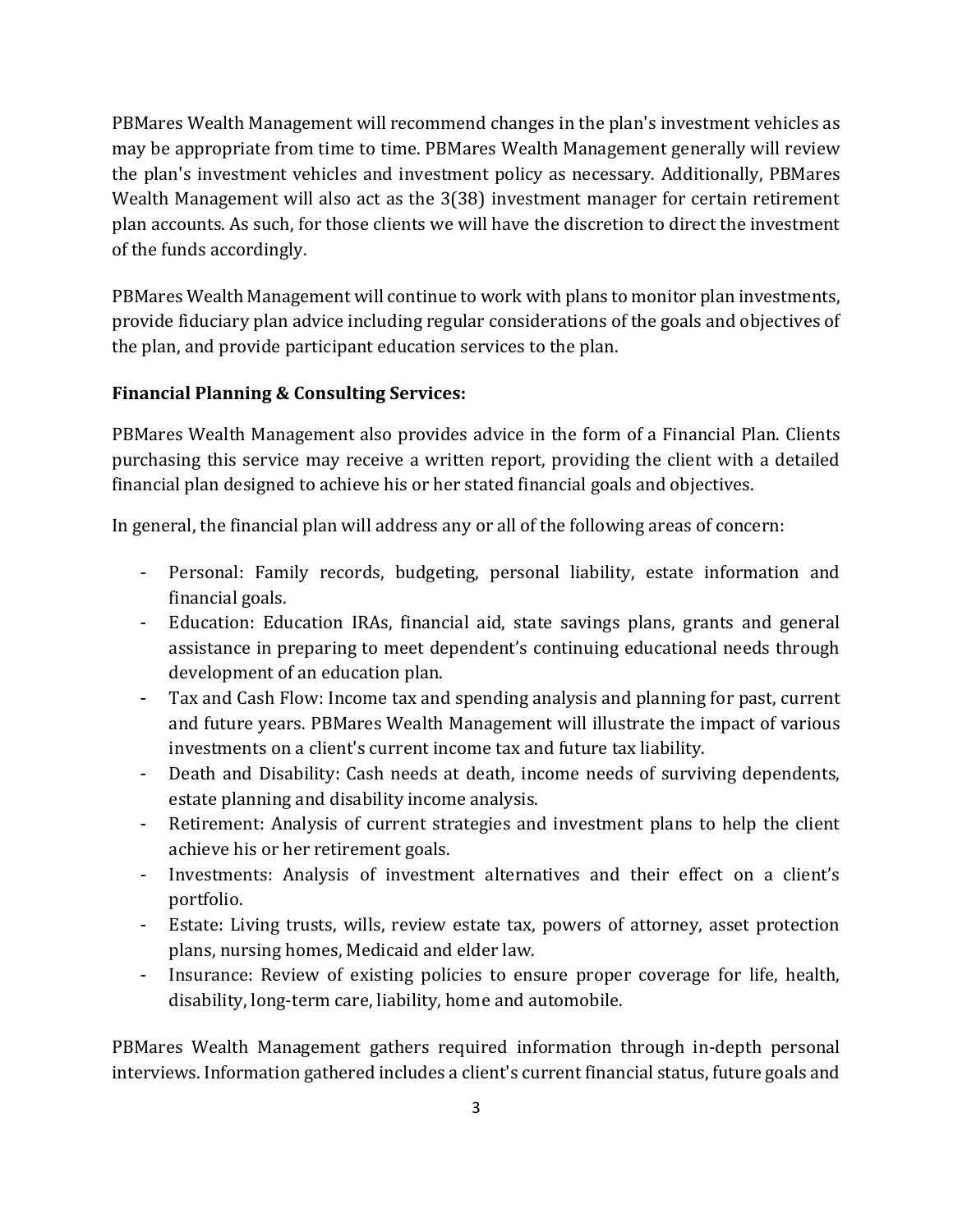attitudes towards risk. Related documents supplied by the client are carefully reviewed and a written report is prepared. Should a client choose to implement the recommendations contained in the plan, PBMares Wealth Management suggests the client work closely with his/her attorney, accountant, insurance agent, and/or stockbroker. Implementation of financial plan recommendations is entirely at the client's discretion.

#### <span id="page-6-0"></span>**Item 5 – Fees and Compensation**

Clients will be charged advisory fees in advance at the beginning of each calendar quarter based upon the value (market value based on independent third-party sources or fair market value in the absence of market value). Client account balances on which PBMares Wealth Management calculates fees may vary from account custodial statements based on independent asset valuations and other accounting variances, including mechanisms for including accrued interest in account statements or timing of reporting of the client's account(s) at the end of the previous quarter. New accounts may be charged a pro-rated fee for the remainder of the quarter in which the account is incepted. Advisory fees shall apply to accrued interest and shall apply to cash balances unless negotiated or agreed upon otherwise.

PBMares Wealth Management will request authority from the client to receive quarterly payments directly from the client's account held by an independent qualified custodian. Clients must provide written limited authorization to PBMares Wealth Management to withdraw fees from account(s). To the extent that investment advisory fees are directly debited from a custodial account with margin agreement, the debiting of fees may create or increase the client's margin loan balance in the custodial account.

A client agreement may be canceled at any time, by either party, for any reason upon receipt of written notice. Upon termination of any account, any prepaid, unearned fees will be promptly refunded. On the termination of the agreement, PBMares Wealth Management will have no obligation to recommend or take any action with regard to the securities, cash or other investments in a client's account.

PBMares Wealth Management's fees are exclusive of brokerage commissions, transaction fees, and other related costs and expenses which shall be incurred by the client. Clients may incur certain charges imposed by custodians, brokers, third party investment and other third parties such as fees charged by managers, custodial fees, odd-lot differentials, transfer taxes, wire transfer and electronic fund fees, and other fees and taxes on brokerage accounts and securities transactions. Mutual funds and exchange traded funds also charge internal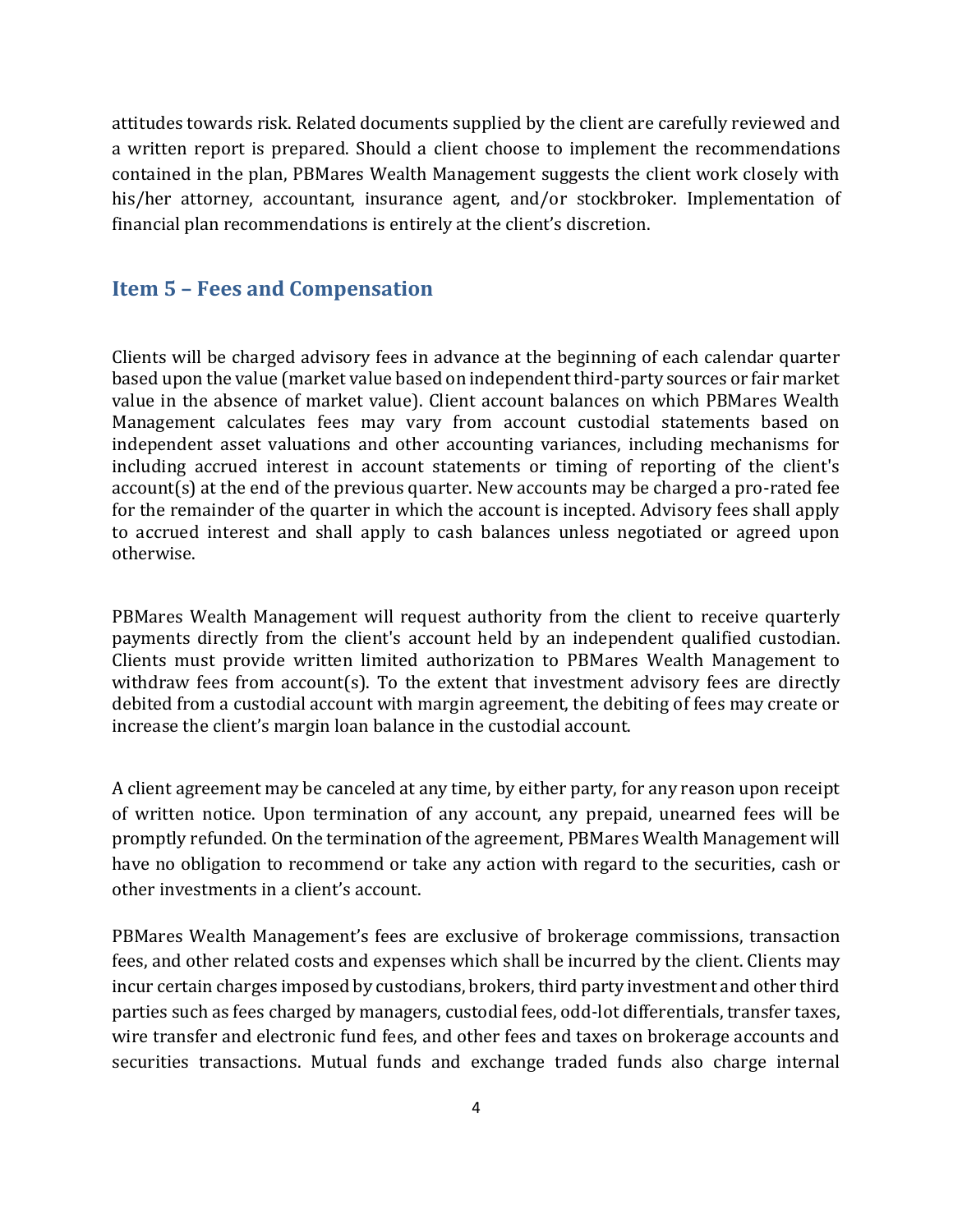management fees, which are disclosed in a fund's prospectus. These fees will generally include a management fee and other fund expenses. All fees paid to PBMares Wealth Management for investment advisory services are separate and distinct from the fees and expenses charged by mutual funds and ETFs to their shareholders. Such charges, fees and commissions are exclusive of and in addition to PBMares Wealth Management's fee, and PBMares Wealth Management shall not receive any portion of these commissions, fees, and costs.

In certain circumstances, fees and account minimums will be negotiable based on family relations, firm affiliations or individual circumstances. Associates of PBMares Wealth Management are not charged fees on either their personal accounts or accounts if immediate family members.

#### **Advisory Fees**

#### **Investment Advisory Services:**

The annual fee for our wealth management or asset management services is calculated as a percentage of assets under management/advisement and typically range from 0.35% to 1.50% per year depending on the size and complexity of the client's accounts as well as services required, specifically negotiated fees and historically grandfathered fee schedules. Fees will typically be tiered and the fee is calculated by applying a different fee rate to each corresponding range of account balance of the portfolio. The specific fee schedule charged by PBMares Wealth Management is established in a client's written agreement with PBMares Wealth Management. Advisory fees shall apply to cash balances unless negotiated or agreed upon otherwise. In certain limited circumstances, a client may also receive income tax preparation, tax planning and/or tax compliance services as part of their advisory fee. As agreed between Advisor and Client, individual Accounts for immediate family members are aggregated, and the fee is charged based on the total value of all family members' Accounts.

For certain clients, PBMares Wealth Management charges an advisory fee for services provided to the held away accounts mentioned above in Item 4. This fee is deducted from an account under PBMares Wealth's management or paid directly by the client on a quarterly basis. Fees are typically based on the assets within these held away accounts and are charged according to the valuation of the accounts at the close of the quarter as valued by the account custodian. Fees will typically be based on the client's full portfolio value, including the held away accounts.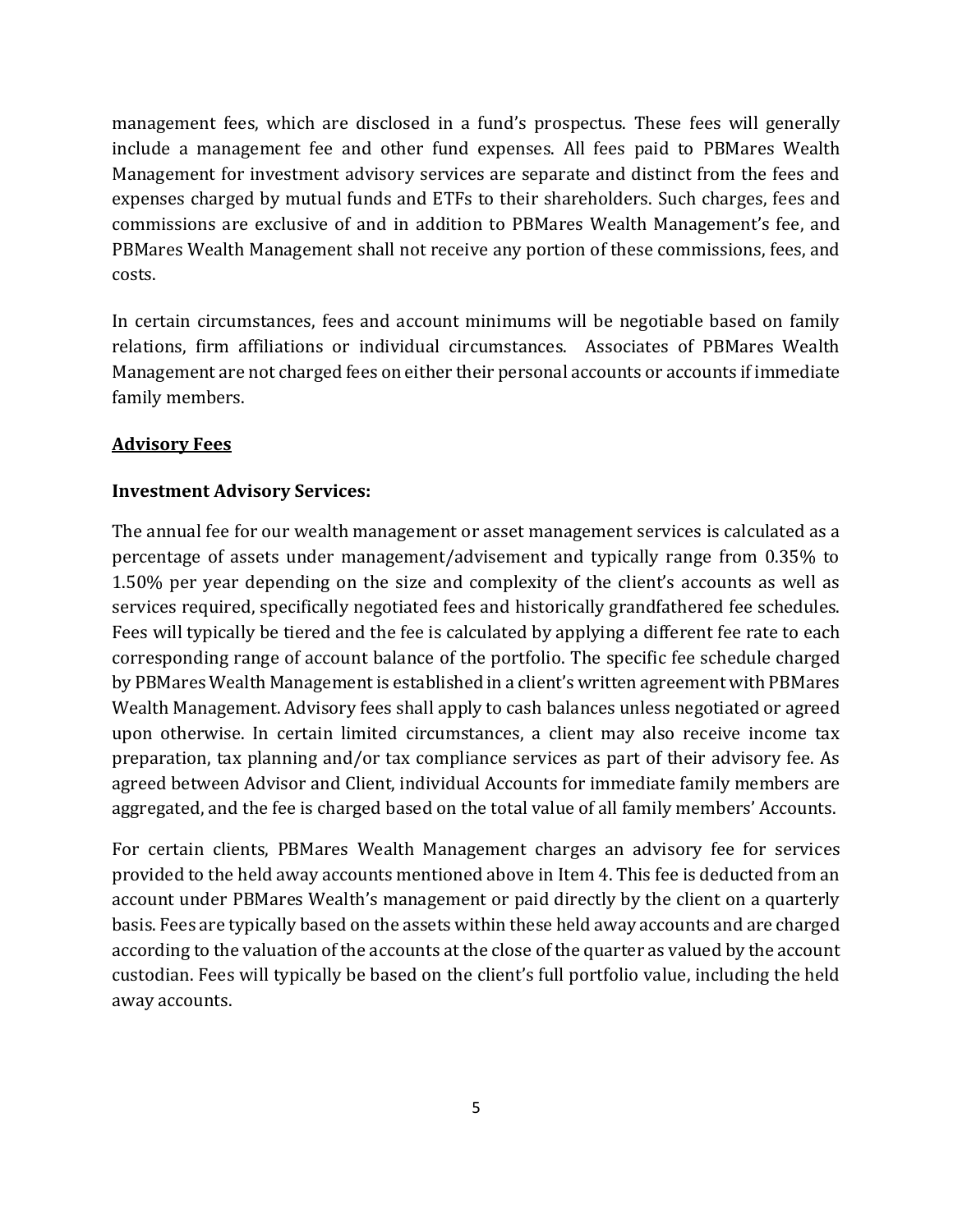#### **Employee Benefit Retirement Plan Services:**

The annual fee for PBMares Wealth Management's plan services is typically charged on a quarterly basis and is based on a percentage of assets within the plan and typically ranges from 0.20% to 1.00% per year or on a fixed-fee basis. The annual fee will be based upon a number of factors including the size of the plan, the number of participants, the number of locations as well as the method of employee education and the services required. Fees will typically be tiered, and the fee is calculated by applying a different fee rate to each corresponding range of the plan's account balance. Fees are generally payable in advance in quarterly installments during the first month of each calendar quarter. However, fees for some Employee Benefit Retirement Plan Service clients will be billed in arrears in quarterly or monthly installments based on the selected record keeper's billing practices. Whether billed in advance or in arrears, annual asset-based fees are based on the value of total plan assets on the last day of the month preceding the billing month. The fee for the quarter in which the agreement becomes effective will be prorated

#### **Retirement Account Clients:**

PBMares Wealth Management is a fiduciary under ERISA with respect to investment management services and investment advice provided to ERISA Clients, including ERISA plan participants. PBMares Wealth Management is also a fiduciary under the Internal Revenue Code (the "IRC") with respect to investment management services and investment advice provided to ERISA plans, ERISA plan participants, IRA owners and IRAs. As such, PBMares Wealth Management is subject to specific duties and obligations under ERISA and the IRC that include, among other things, prohibited transaction rules which are intended to prohibit fiduciaries from acting on conflicts of interest. When a fiduciary gives advice in which it has a conflict of interest, the fiduciary must either avoid or eliminate the conflict or rely upon a prohibited transaction exemption.

A client or prospective client leaving an employer typically has four options regarding an existing retirement plan (and may engage in a combination of these options): (i) leave the money in the former employer's plan, if permitted; (ii) roll over the assets to the new employer's plan, if one is available and rollovers are permitted; (iii) roll over to an Individual Retirement Account ("IRA"); or (iv) cash out the account value. A conflict of interest arises when PBMares Wealth Management makes recommendations about ERISA plan distributions and rollovers ("rollover recommendations") if it results in PBMares Wealth Management receiving compensation that it would not have received absent the recommendation, for example, fees for advising a rollover IRA. PBMares Wealth Management will manage this conflict through a process designed to develop an informed recommendation in the best interest of the client. No client is under any obligation to roll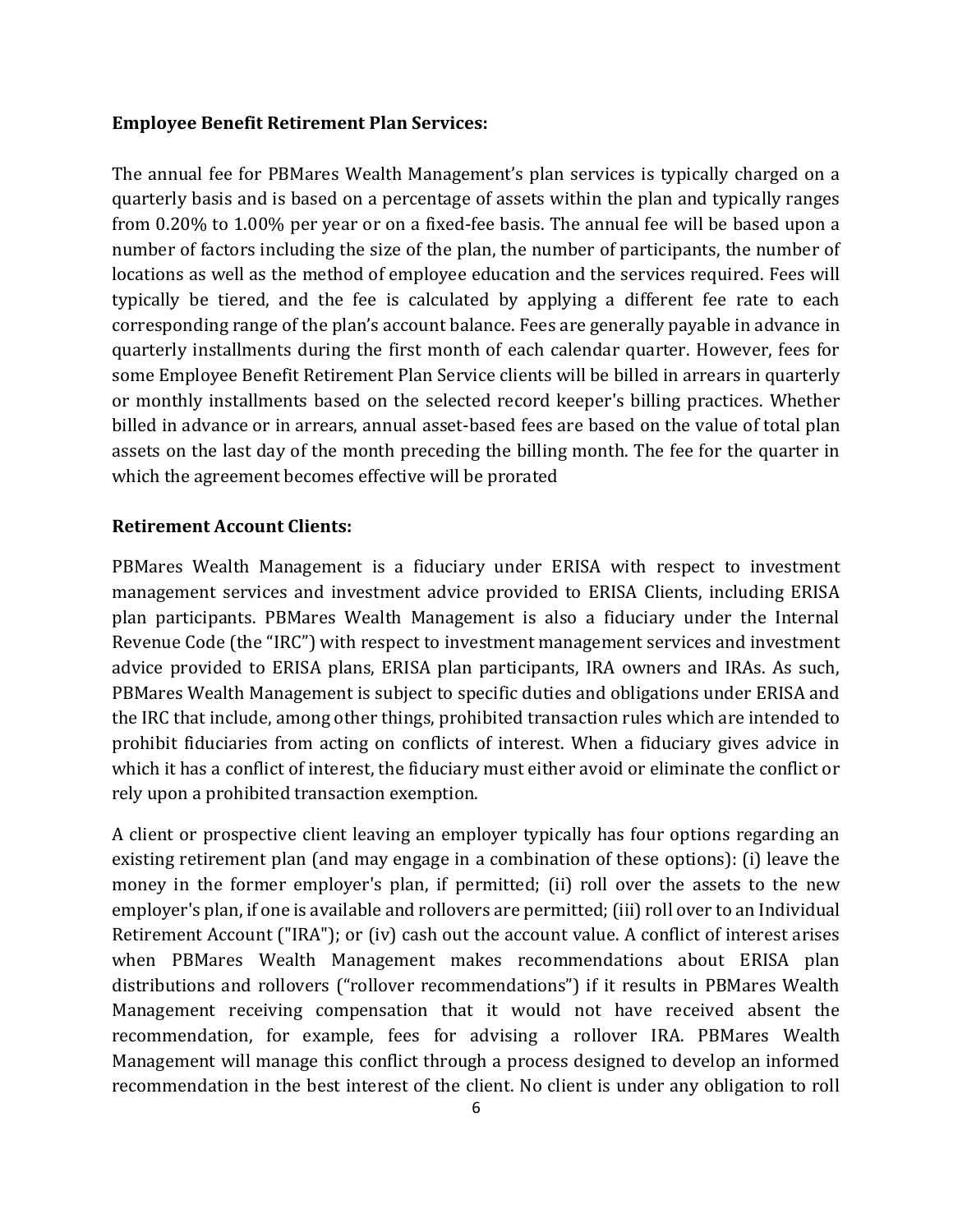over ERISA plan or IRA assets to an account advised or managed by PBMares Wealth Management. When PBMares Wealth Management makes a rollover recommendation, it is fiduciary advice under both the Investment Advisers Act of 1940 and ERISA. In addition to being a conflict of interest, it is also a prohibited transaction under ERISA where PBMares Wealth Management receives compensation from the rollover IRA that it would not have received absent the recommendation. In that circumstance, PBMares Wealth Management will comply with the conditions of exceptions to the prohibited transaction rules (e.g., an applicable prohibited transaction exemption such as PTE 2020-02 or non-enforcement policy).

#### **Financial Planning & Consulting Services:**

PBMares Wealth Management's Financial Planning fee is determined based on the nature of the services provided and the complexity of each client's circumstances. All fees are agreed upon prior to entering into a contract with any client. Our financial fees may be calculated and charged on a fixed fee basis, depending on the specific arrangement reached with each client, or on an hourly basis, ranging from \$295-\$415 per hour. The length of time it will take to provide the Financial Plan will depend on each client's personal situation.

PBMares Wealth Management may reduce or waive the hourly or fixed fee if a financial planning client additionally chooses to engage PBMares Wealth Management for Investment Management services.

PBMares Wealth Management will, upon client's request, continue to be available at the same rates disclosed above to provide assistance in the implementation of the client's financial plan, evaluation or analysis on specific securities or advice on investment related issues. Annual updates may be provided upon contracting with the client. Hourly rates are billed on a monthly basis.

#### Investment Consultations:

Investment consultations are offered involving investment analysis, recommendations, reviews of mutual fund prospectuses, or other limited engagements. Fees will be charged at a rate of \$295-\$415 per hour. Fees are billed on a monthly basis.

PBMares Wealth Management and PBMares LLP partners, principals, and employees, as well as their family member, may be charged a discounted fee for investment advisory services, financial planning, or other wealth management consulting services.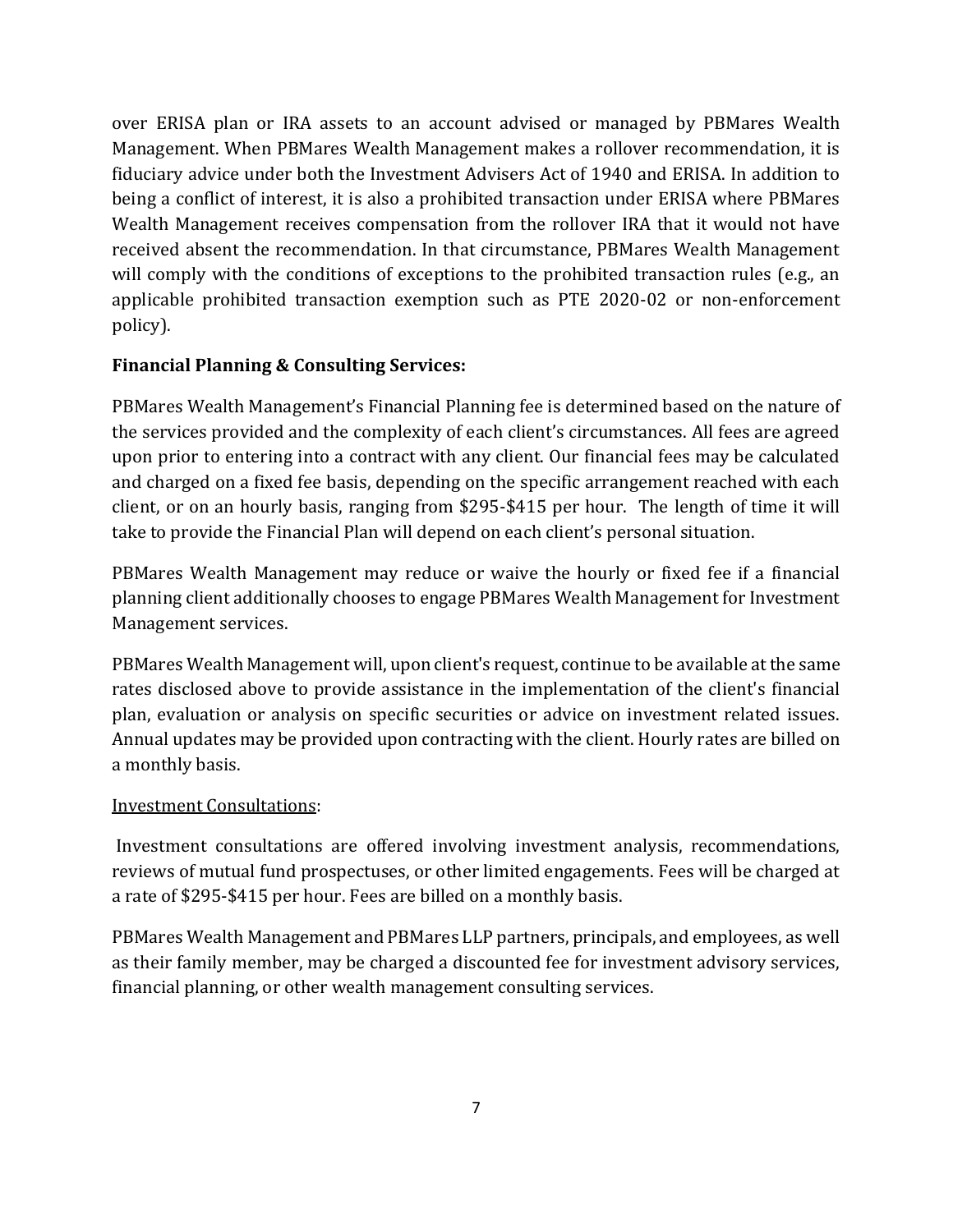## <span id="page-10-0"></span>**Item 6 – Performance-Based Fees and Side-By-Side Management**

PBMares Wealth Management does not charge any performance-based fees (fees based on a share of capital gains on or capital appreciation of the assets of a client). All fees are calculated as described above and are not charged on the basis of income or capital gains or capital appreciation of the funds or any portion of the funds of an advisory client.

# <span id="page-10-1"></span>**Item 7 – Types of Clients**

PBMares Wealth Management provides services to individuals, qualified retirement plans, trusts and small businesses.

PBMares Wealth Management generally requires a minimum annual fee of \$5,000 for Investment Management Services. A minimum account size of \$500,000 is generally required for fixed income portfolio management services. This minimum fee and account size may be negotiable under certain circumstances.

# <span id="page-10-2"></span>**Item 8 – Methods of Analysis, Investment Strategies and Risk of Loss**

#### *Methods of Analysis and Investment Strategy*

PBMares Wealth Management's services are based on long-term investment strategies incorporating the principles of Modern Portfolio Theory. PBMares Wealth Management's investment approach is firmly rooted in the belief that markets are "efficient" over periods of time and that investors' long-term returns are determined principally by asset allocation decisions, rather than market timing or stock picking. PBMares Wealth Management recommends diversified portfolios, principally through the use of passively managed, asset class mutual funds and exchange traded funds (ETFs). PBMares Wealth Management selects or recommends to client portfolios of securities, principally broadly traded open end mutual funds, ETFs and conservative fixed income securities, to implement this investment strategy.

Although all investments involve risk, PBMares Wealth Management's investment advice seeks to limit risk through broad diversification among asset classes and, as appropriate for particular clients, the investment directly in high quality fixed income securities to represent the fixed income class allocation. PBMares Wealth Management's investment philosophy is designed for investors who desire a buy and hold strategy. Frequent trading of securities increases brokerage and other transaction costs that PBMares Wealth Management's strategy seeks to minimize.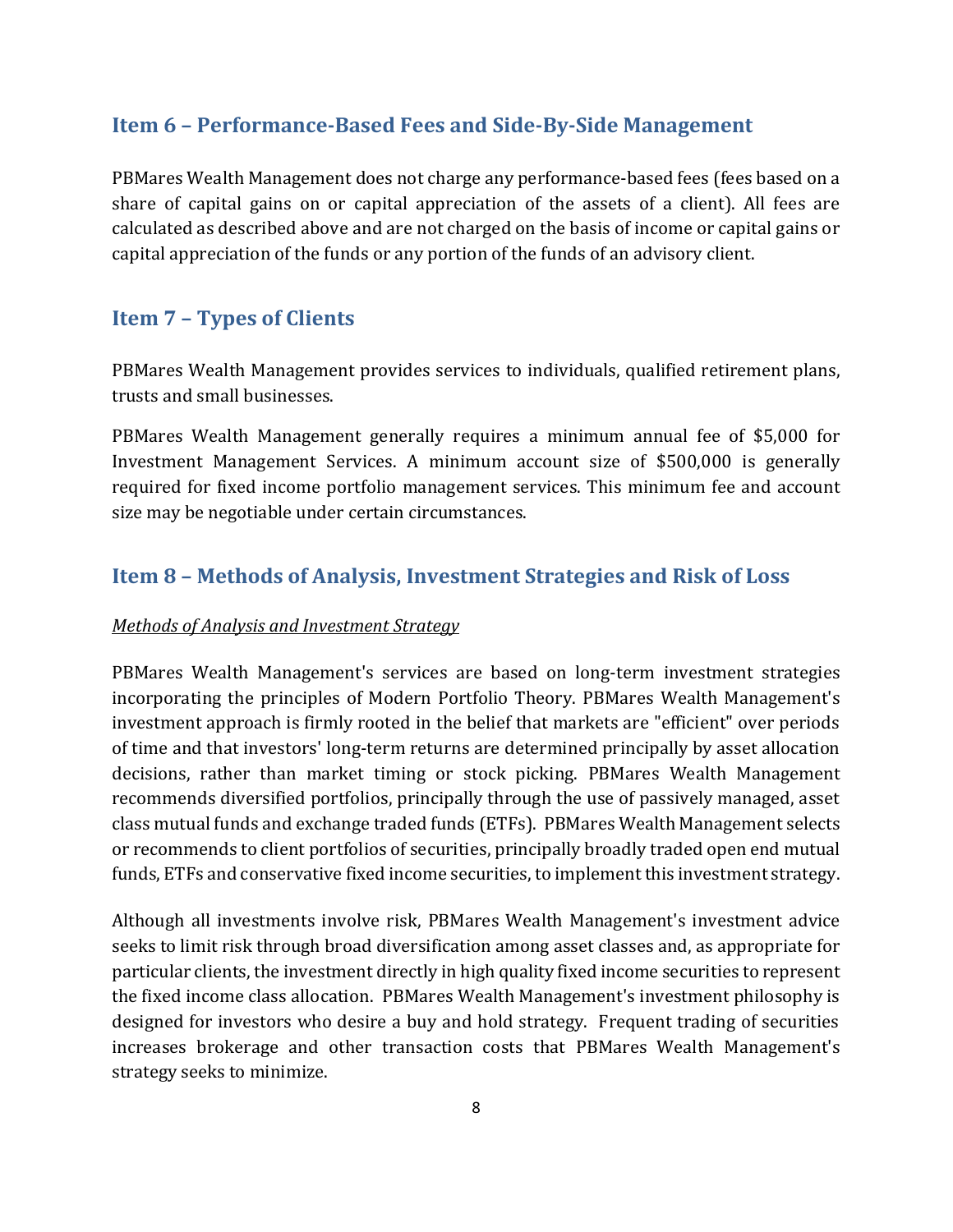In the implementation of investment plans, PBMares Wealth Management therefore primarily uses mutual funds and, as appropriate, portfolios of conservative fixed income securities. PBMares Wealth Management may also utilize Exchange Traded Funds (ETFs) to represent a market sector.

Clients may hold or retain other types of assets as well, and PBMares Wealth Management may offer advice regarding those various assets as part of its services. Advice regarding such assets will generally not involve asset management services, but may help to more generally assist the client.

PBMares Wealth Management's strategies do not utilize securities that we believe would be classified as having any unusual risks and we do not recommend frequent trading, which can increase brokerage and other costs and taxes.

PBMares Wealth Management receives supporting research from Fidelity Investments, Morningstar, iShares and from other consultants, including economists affiliated with Dimensional Fund Advisors ("DFA"). PBMares Wealth Management primarily utilizes DFA mutual funds in client portfolios. DFA mutual funds follow a passive asset class investment philosophy, with low holdings turnover. DFA provides historical market analysis, risk/return analysis, and continuing education to PBMares Wealth Management.

#### *Analysis of a Client's Financial Situation*

In the development of investment plans for clients, including the recommendation of an appropriate asset allocation, PBMares Wealth Management relies on an analysis of the client's financial objectives, current and estimated future resources, and tolerance for risk. To derive a recommended asset allocation, PBMares Wealth Management may use a Monte Carlo simulation, a standard statistical approach for dealing with uncertainty. As with any other methods used to make projections into the future, there are several risks associated with this method, which may result in the client not being able to achieve their financial goals. They include:

- The risk that expected future cash flows will not match those used in the analysis
- The risk that future rates of return will fall short of the estimates used in the simulation
- The risk that inflation will exceed the estimates used in the simulation
- For taxable clients, the risk that tax rates will be higher than was assumed in the analysis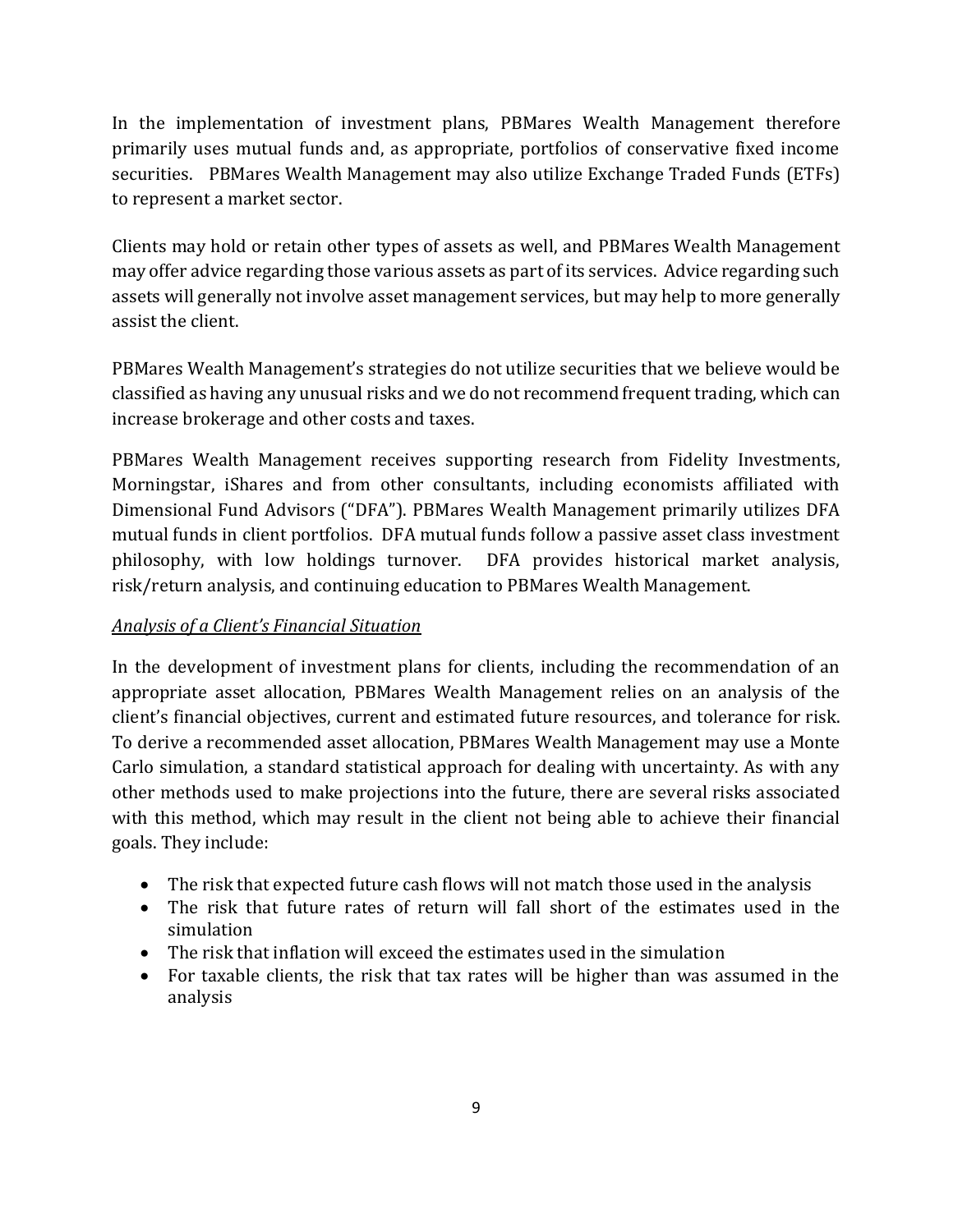#### *Risk of Loss*

#### **Investing in securities involves risk of loss that clients should be prepared to bear.**

All investments present the risk of loss of principal – the risk that the value of securities (mutual funds, ETFs and individual bonds), when sold or otherwise disposed of, may be less than the price paid for the securities. Even when the value of the securities when sold is greater than the price paid, there is the risk that the appreciation will be less than inflation. In other words, the purchasing power of the proceeds may be less than the purchasing power of the original investment.

The mutual funds and ETFs utilized by PBMares Wealth Management may include funds invested in domestic and international equities, including real estate investment trusts (REITs), corporate and government fixed income securities and commodities. Equity securities may include large capitalization, medium capitalization and small capitalization stocks. Mutual funds and ETF shares invested in fixed income securities are subject to the same interest rate, inflation and credit risks associated with the underlying bond holdings.

Among the riskiest mutual funds used in PBMares Wealth Management's investment strategies funds are the U.S. and International small capitalization and small capitalization value funds, emerging markets funds, and commodity futures funds. Conservative fixed income securities have lower risk of loss of principal, but most bonds (with the exception of Treasury Inflation Protected Securities or TIPS) present the risk of loss of purchasing power through lower expected return. This risk is greatest for longer-term bonds.

Certain funds utilized by PBMares Wealth Management may contain international securities. Investing outside the United States involves additional risks, such as currency fluctuations, periods of illiquidity and price volatility. These risks may be greater with investments in developing countries.

More information about the risks of any particular market sector can be reviewed in representative mutual fund prospectuses within each applicable sector.

# <span id="page-12-0"></span>**Item 9 – Disciplinary Information**

Registered investment advisers are required to disclose all material facts regarding any legal or disciplinary events that would be material to your evaluation of PBMares Wealth Management or the integrity of PBMares Wealth Management's management. PBMares Wealth Management has no information applicable to this Item.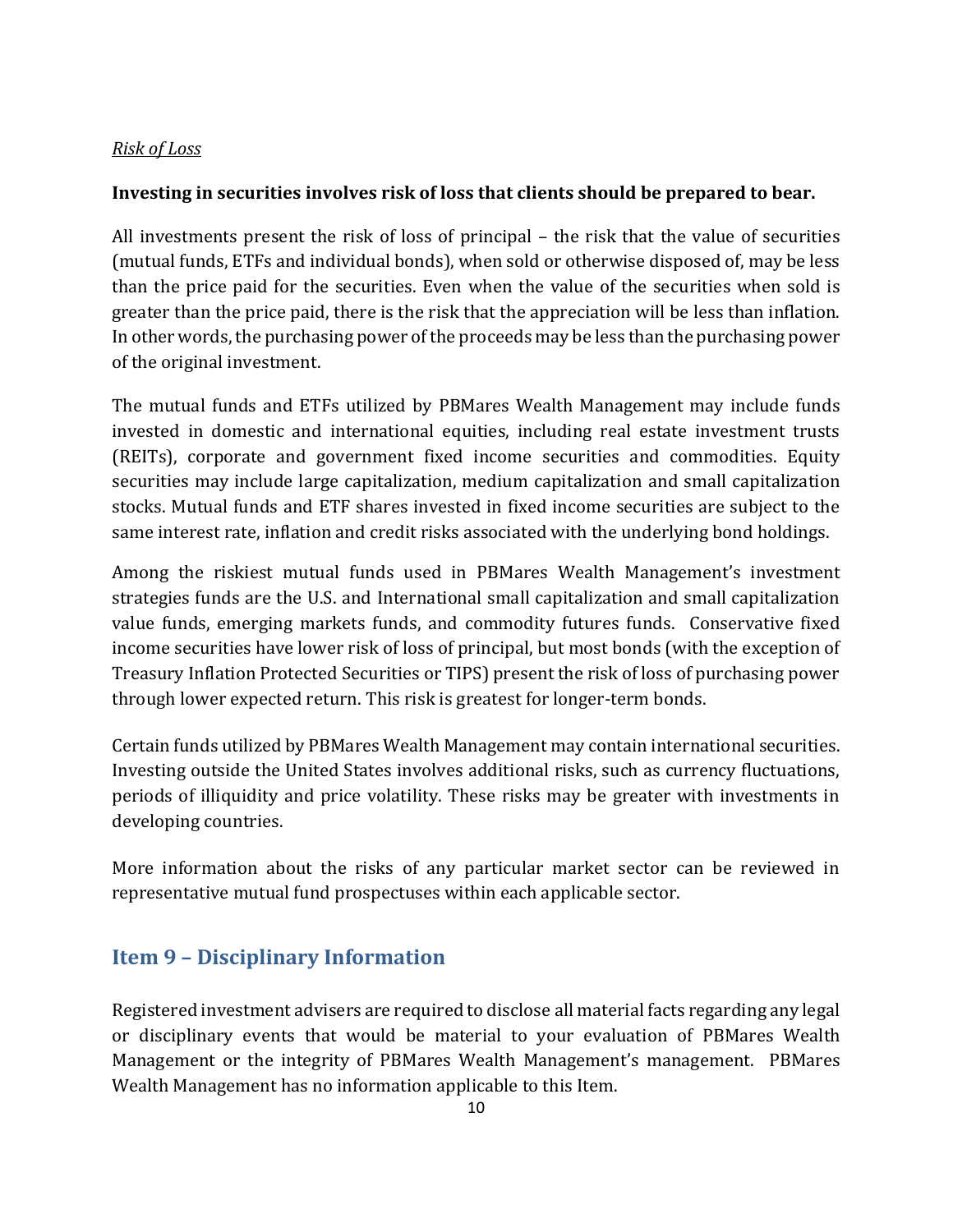# <span id="page-13-0"></span>**Item 10 – Other Financial Industry Activities and Affiliations**

#### Affiliated Accounting Firm

PBMares Wealth Management is directly owned by the accounting firm PBMares, LLP. PBMares, LLP is the combination of the former accounting firms PBGH, LLP and Witt Mares, PLC. The Managing Directors of PBMares Wealth Management are also CPA's and Owners of the accounting firm, and may spend as much as 10% of his business time on accounting services.

The accounting firm and its employees may recommend PBMares Wealth Management to accounting clients in need of advisory services. PBMares Wealth Management may recommend the accounting firm to advisory clients in need of accounting services.

Accounting services are separate and distinct from the advisory services of PBMares Wealth Management and are provided for separate and typical compensation. In some instances, mutual clients of PBMares, LLP and PBMares Wealth Management may receive discounted tax preparation fees for returns prepared by PBMares, LLP.

PBMares, LLP also provides pension consulting services, including plan design, compliance, and plan monitoring and reporting services. These services may be separately offered to advisory clients of PBMares Wealth Management. Pension consulting services are separate and distinct from the advisory services of PBMares Wealth Management and are provided for separate and typical compensation.

No PBMares Wealth Management client is obligated to use PBMares, LLP for any accounting services or pension consulting services.

#### Affiliated Broker/Dealer Registration

PBMares Capital Markets, LLC, is an affiliated FINRA registered broker/dealer. . The services provided by PBMares Capital Markets, LLC. are separate and distinct from the advisory services of PBMares Wealth Management, LLC. There are no referral agreements between PBMares Wealth Management, LLC and PBMares Capital Markets, LLC.

#### Individual Licensed Insurance Agents / Affiliated Insurance Company

Certain individuals of PBMares, are licensed insurance agents for various insurance companies. All commission compensation resulting from implementing insurance product transactions on behalf of advisory clients is paid to our affiliated insurance company, PBMares Insurance Solutions. Clients are not under any obligation to engage these individuals when considering implementation of recommendations. While these individuals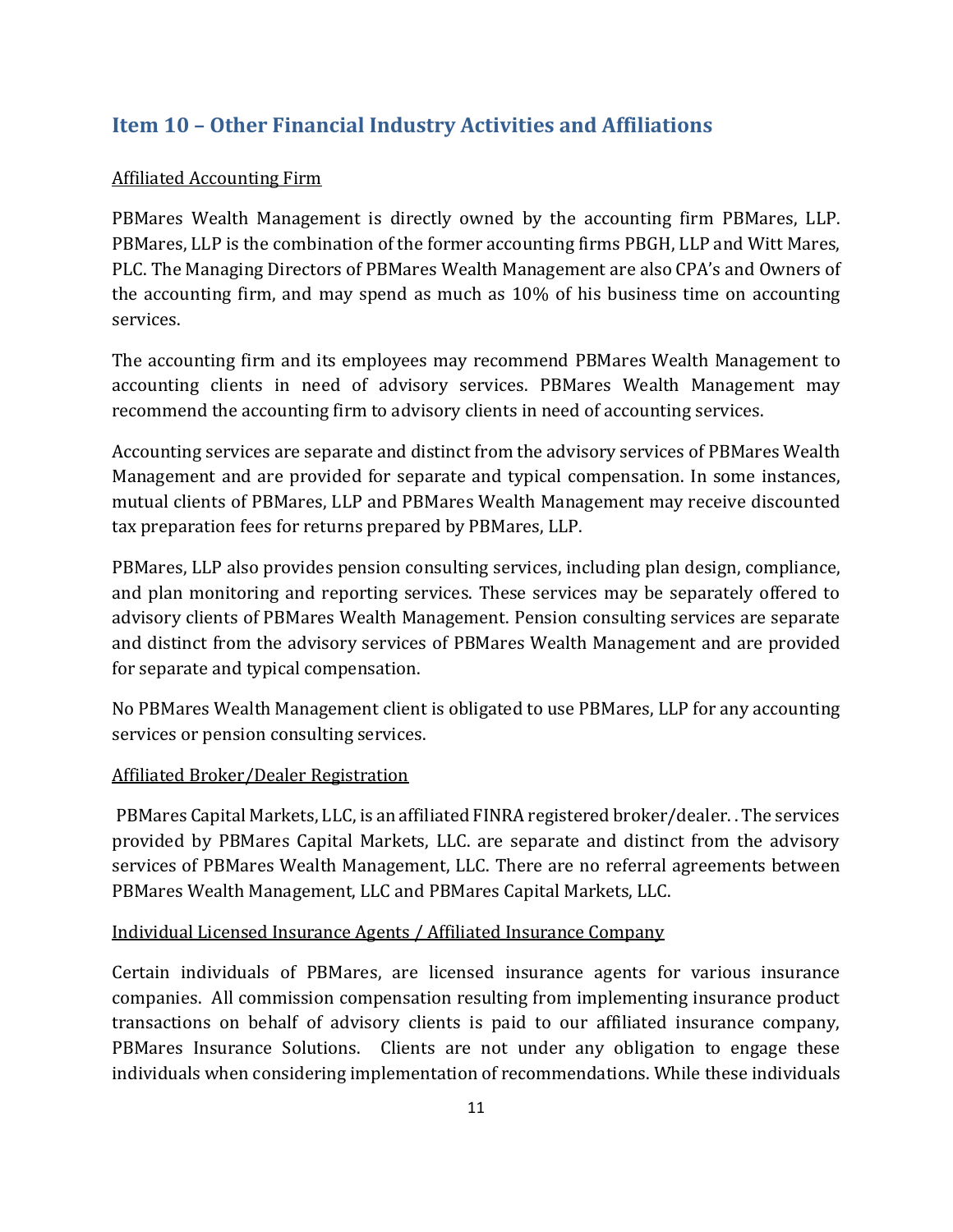endeavor at all times to put the interest of the clients first as part of PBMares Wealth Management's fiduciary duty, clients should be aware that the receipt of additional compensation itself creates a conflict of interest and may affect the judgment of these individuals when making recommendations. The implementation of any or all recommendations is solely at the discretion of the client.

#### Individual Investment Advisor Representative Outside Business Activities:

#### Family Office

Raymond Kingsfield, Investment Advisor Representative with PBMares Wealth Management, in his individual capacity, is also the Chief Investment & Operating Officer of Steel Family Investments, LLC, a private family office. Mr. Kingsfield devotes the majority of his time to his position with Steel Family Investments, LLC. Steel Family Investments, LLC business activities are separate and distinct from the advisory services of PBMares Wealth Management and Mr. Kingsfield receives separate and typical compensation for this outside business activity. PB Mares Wealth Management is not affiliated with Steel Family Investments, LLC and is not involved in any Steel Family Investments, LLC business activities.

#### <span id="page-14-0"></span>**Item 11 – Code of Ethics**

PBMares Wealth Management has adopted a Code of Ethics expressing the firm's commitment to ethical conduct. PBMares Wealth Management's Code of Ethics describes the firm's fiduciary duties and responsibilities to clients and sets forth PBMares Wealth Management's practice of supervising the personal securities transactions of employees with access to client information. Individuals associated with PBMares Wealth Management may buy or sell securities for their personal accounts identical or different than those recommended to clients. It is the expressed policy of PBMares Wealth Management that no person employed by the firm shall prefer his or her own interest to that of an advisory client or make personal investment decisions based on investment decisions of advisory clients.

To supervise compliance with its Code of Ethics, PBMares Wealth Management requires that anyone associated with this advisory practice with access to advisory recommendations provide annual securities holding reports and quarterly transaction reports to the firm's Chief Compliance Officer. PBMares Wealth Management also requires such access persons to receive approval from the Chief Compliance Officer prior to investing in any IPO's or private placements (limited offerings).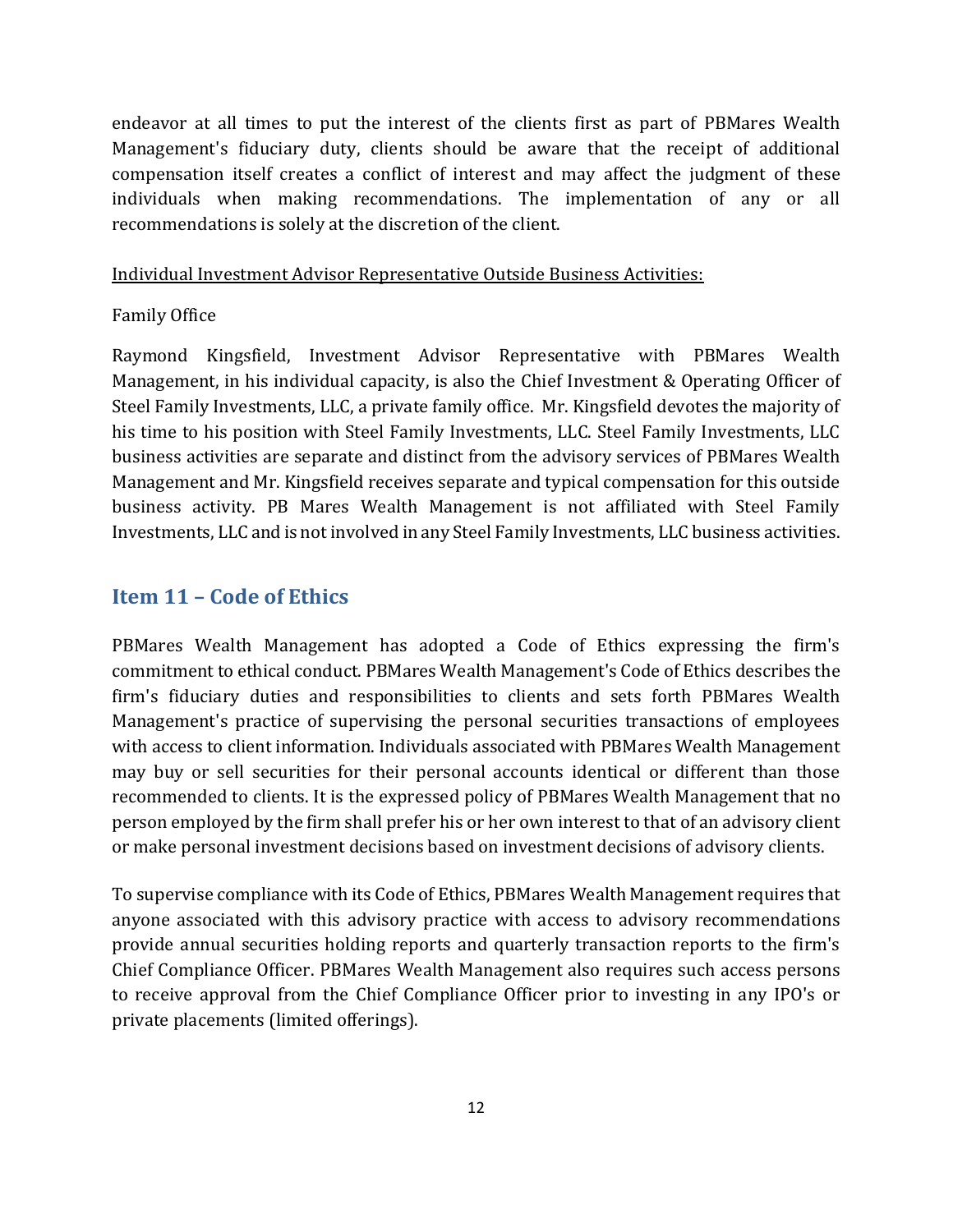PBMares Wealth Management's Code of Ethics further includes the firm's policy prohibiting the use of material non-public information and protecting the confidentiality of client information. PBMares Wealth Management requires that all individuals must act in accordance with all applicable Federal and State regulations governing registered investment advisory practices. Any individual not in observance of the above may be subject to discipline.

PBMares Wealth Management will provide a complete copy of its Code of Ethics to any client or prospective client upon request.

It is PBMares Wealth Management's policy that the firm will not affect any principal or agency cross securities transactions for client accounts. PBMares Wealth Management will also not cross trades between client accounts. Principal transactions are generally defined as transactions where an advisor, acting as principal for its own account or the account of an affiliated broker-dealer, buys from or sells any security to any advisory client. A principal transaction may also be deemed to have occurred if a security is crossed between an affiliated private fund and another client account. An agency cross transaction is defined as a transaction where a person acts as an investment advisor in relation to a transaction in which the investment advisor, or any person controlled by or under common control with the investment advisor, acts as broker for both the advisory client and for another person on the other side of the transaction. Agency cross transactions may arise where an advisor is dually registered as a broker-dealer or has an affiliated broker-dealer.

#### <span id="page-15-0"></span>**Item 12 – Brokerage Practices**

PBMares Wealth Management participates in the Schwab Advisor Services (SAS) program offered to independent investment advisers by Charles Schwab & Company, Inc., member FINRA/SIPC, and the Fidelity Institutional Wealth Services (FIWS) program offered to independent investment advisors, sponsored by Fidelity Brokerage Services, LLC ("Fidelity"), member FINRA/SIPC. Schwab and Fidelity are unaffiliated SEC-registered broker dealers and FINRA member broker-dealers.

The Schwab and Fidelity brokerage programs will generally be recommended to advisory clients for the execution of mutual fund and equity securities transactions. PBMares Wealth Management regularly reviews these programs to ensure that its recommendations are consistent with its fiduciary duty. These trading platforms are essential to PBMares Wealth Management's service arrangements and capabilities, and PBMares Wealth Management may not accept clients who direct the use of other brokers. As part of these programs,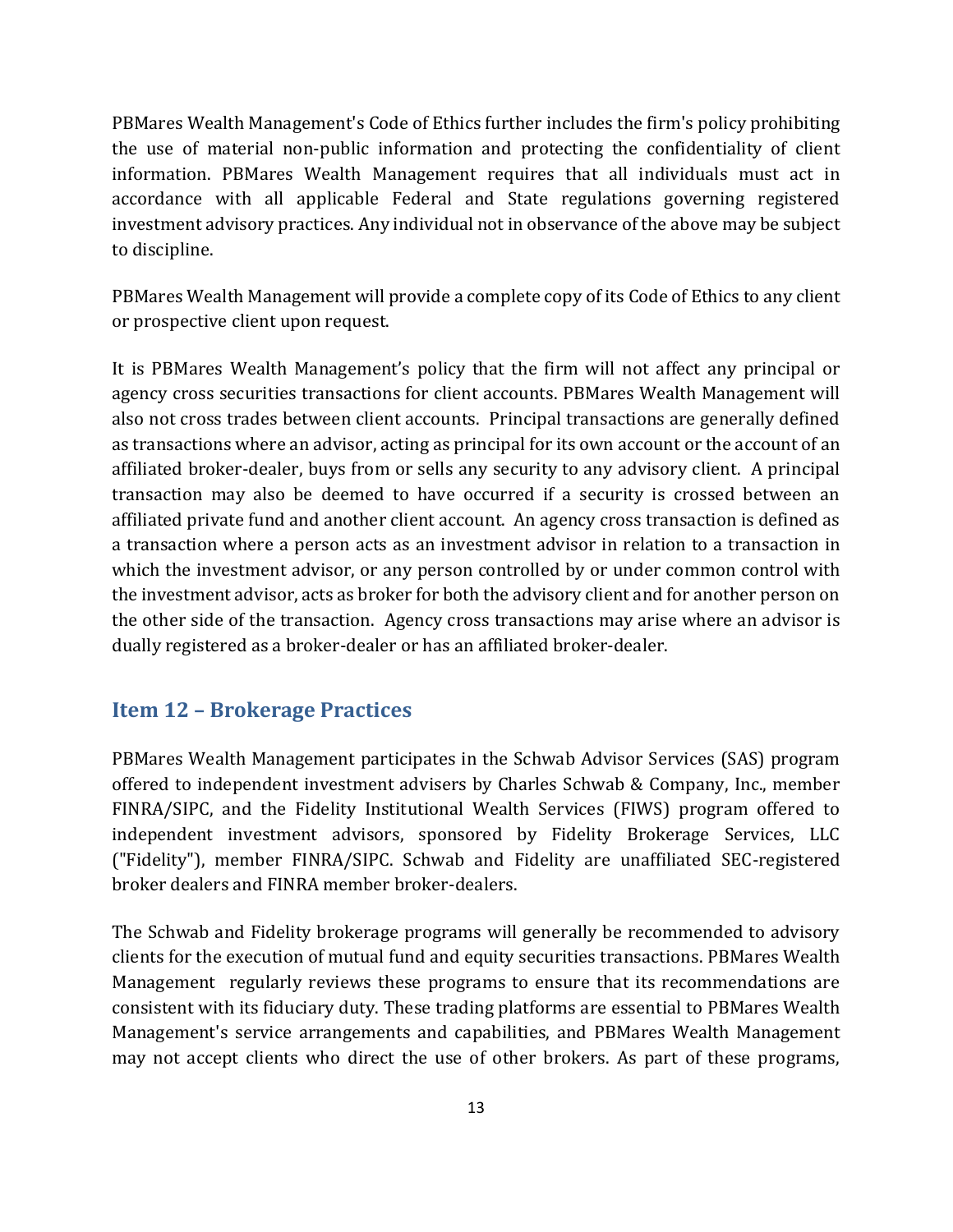PBMares Wealth Management receives benefits that it would not receive if it did not offer investment advice (See the disclosure under Item 14 of this Brochure).

As PBMares Wealth Management will not request the discretionary authority to determine the broker-dealer to be used or the commission rates to be paid for mutual fund and equity securities transactions, clients must direct PBMares Wealth Management as to the brokerdealer to be used. In directing the use of a particular broker or dealer, it should be understood that PBMares Wealth Management will not have authority to negotiate commissions among various brokers or obtain volume discounts, and best execution may not be achieved. Not all investment advisers require clients to direct the use of specific brokers.

SAS and FIWS do not generally charge clients a custody fee and are compensated by account holders through commissions or other transaction-related fees for securities trades that are executed through the broker or that settle into the clients' accounts at the brokers. Trading client accounts through other brokers may result in fees (including mark-ups and markdowns) being charged by the custodial broker and an additional broker. While PBMares Wealth Management will not arrange transactions through other brokers, the authority of the independent, third-party fixed income portfolio manager includes the ability to trade client fixed income assets through other brokers.

PBMares Wealth Management does not have any arrangements to compensate any broker dealer for client referrals.

PBMares Wealth Management does not maintain any client trade error gains. PBMares Wealth Management makes clients whole with respect to any trade error losses incurred by client caused by PBMares Wealth Management .

PBMares Wealth Management generally does not aggregate any client transactions in mutual fund or other securities. Client accounts are individually reviewed and managed, and transaction costs are not saved by aggregating orders in almost all circumstances in which PBMares Wealth Management arranges transactions.

#### **Employee Benefit Retirement Plan Services:**

PBMares Wealth Management is a 3(38) Investment Manager. As such, we may arrange for the execution of securities transactions for participant directed plans utilizing Employee Benefit Retirement Plan Services.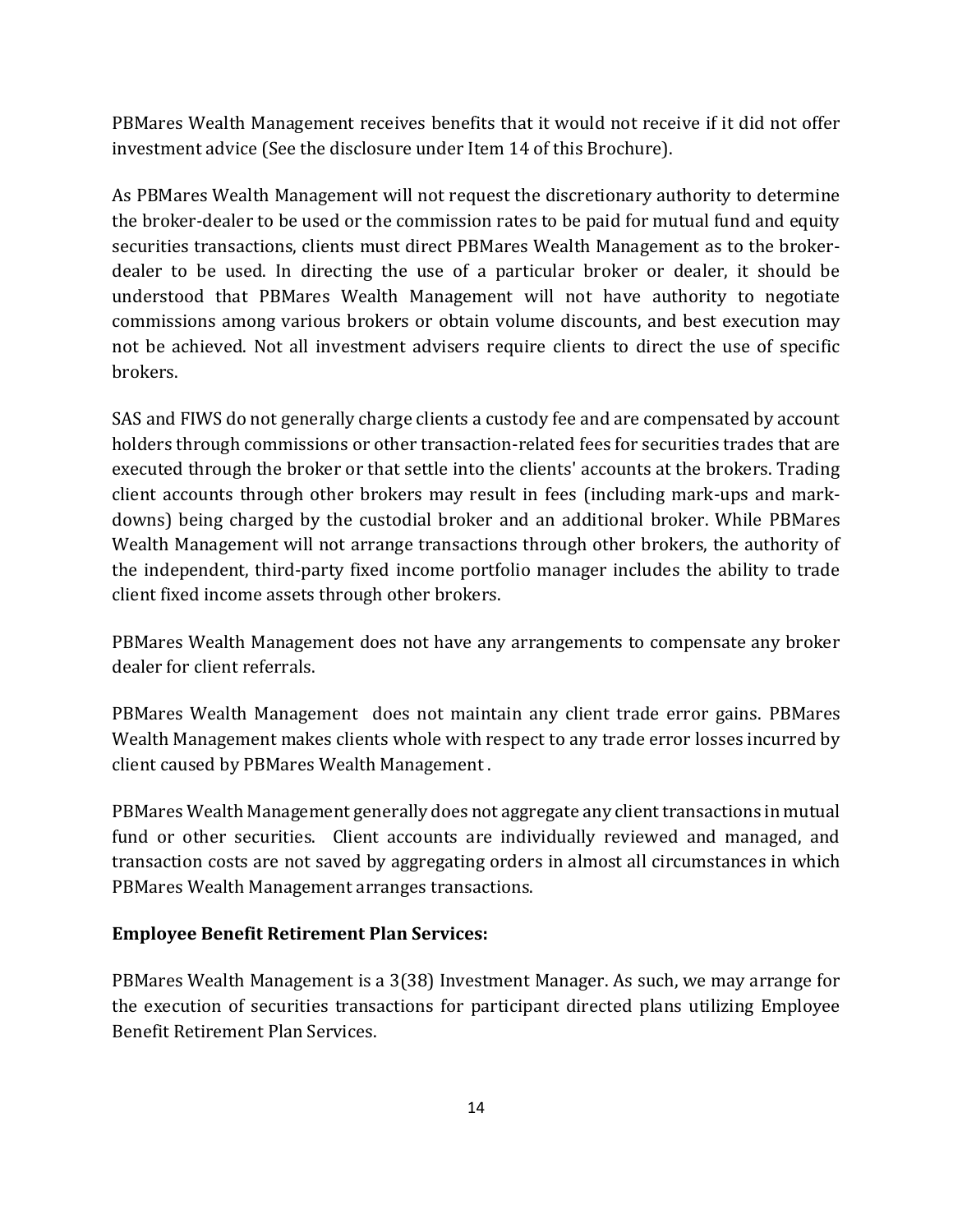#### **Financial Planning & Consulting Services:**

PBMares Wealth Management 's financial planning and consulting practice, due to the nature of its business and client needs, does not include blocking trades, negotiating commissions with broker dealers or obtaining volume discounts, nor necessarily obtaining the best price. Clients will be required to select their own broker-dealers and insurance companies for the implementation of financial planning recommendations. PBMares Wealth Management may recommend any one of several brokers. PBMares Wealth Management clients must independently evaluate these brokers before opening an account. The factors considered by PBMares Wealth Management when making this recommendation are the broker's ability to provide professional services, PBMares Wealth Management 's experience with the broker, the broker's reputation, and the broker's financial strength, among other factors. PBMares Wealth Management 's financial planning and consulting clients may use any broker or dealer of their choice.

# <span id="page-17-0"></span>**Item 13 – Review of Accounts**

#### **Reviews:**

#### **Investment Management Services:**

Account assets are supervised continuously and formally reviewed quarterly by an Investment Advisor Representative of PBMares Wealth Management. The review process contains each of the following elements:

- a. assessing client goals and objectives;
- b. evaluating the employed strategy(ies);
- c. monitoring the portfolio(s); and
- d. addressing the need to rebalance.

Additional account reviews may be triggered by any of the following events:

- a. specific client request;
- b. a change in client goals and objectives;
- c. an imbalance in a portfolio asset allocation; and
- d. market/economic conditions.

For fixed income portfolios, certain account review responsibilities may be delegated to an independent, third-party investment manager as described above in Item 4.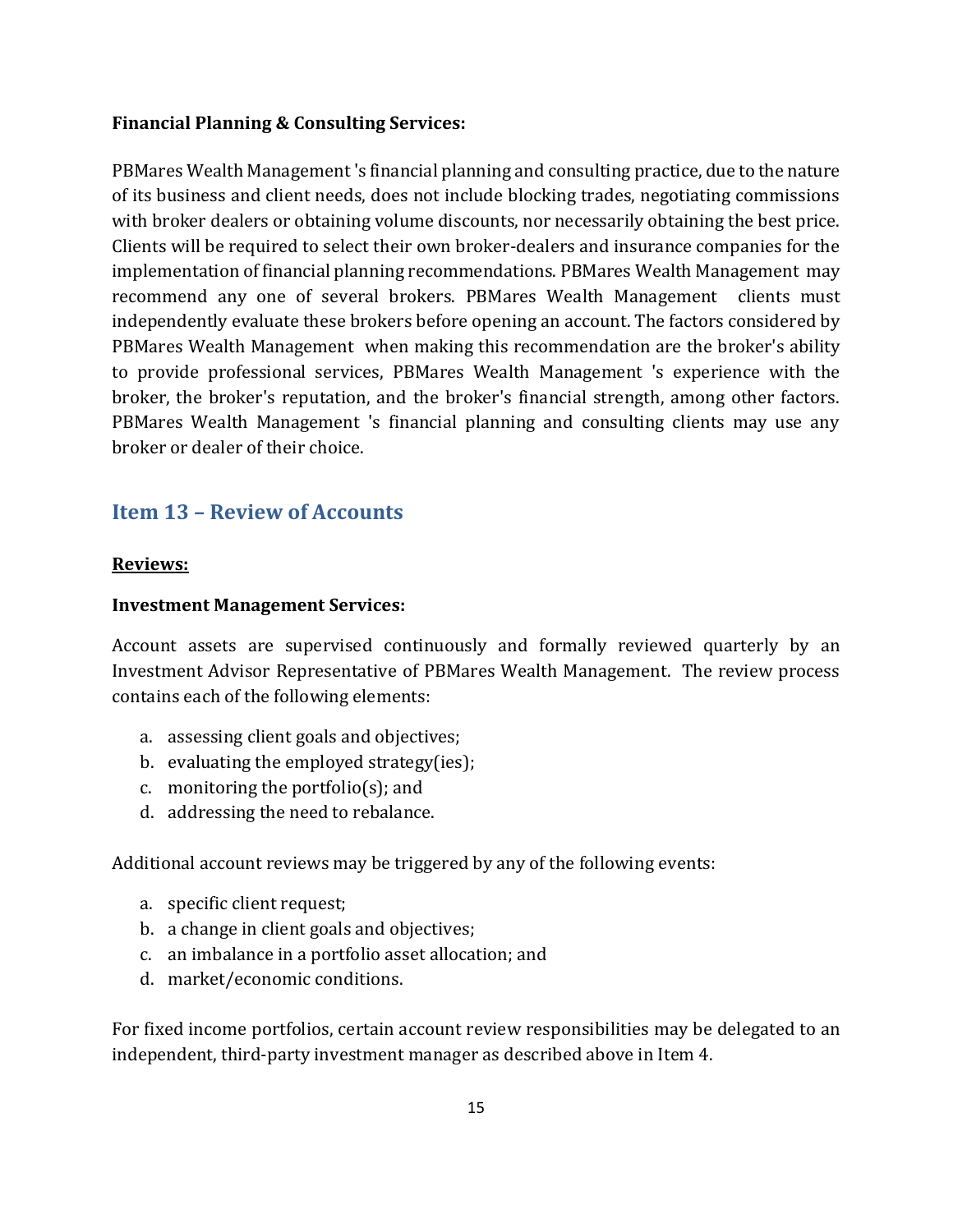#### **Employee Benefit Retirement Plan Services:**

Plan assets are reviewed on a quarterly basis, and according to the standards and situations described above for investment management accounts.

#### **Financial Planning & Consulting Services:**

Financial Planning and Consulting accounts will be reviewed as contracted for at the inception of the advisory relationship.

#### **Reports:**

#### **Investment Management Services:**

All clients receiving investment management services will receive written quarterly performance reports, prepared and reviewed by PBMares Wealth Management that summarize the client's account and asset allocation. Clients will also receive at least quarterly statements from their account custodian, which will outline the client's current positions, and current market value.

#### **Employee Benefit Retirement Plan Services:**

Plan sponsors are provided with quarterly information and annual performance reviews from PBMares Wealth Management. In addition, plan participant education information may also be provided to the Plan Sponsor or Administrator for distribution to the participants of the plan.

#### **Financial Planning & Consulting Services:**

Financial Planning and Consulting clients will receive those reports for which they contract PBMares Wealth Management to prepare.

# <span id="page-18-0"></span>**Item 14 –** *Client* **Referrals and Other Compensation**

#### Client Referrals

PBMares Wealth Management may from time to time compensate, either directly or indirectly, any person, (defined as a natural person or a company) including affiliated persons, for client referrals. PBMares Wealth Management is aware of the special considerations promulgated under Section 206(4)-3 of the Investment Advisers Act of 1940 and similar state regulations. Should PBMares Wealth Management elect to compensate such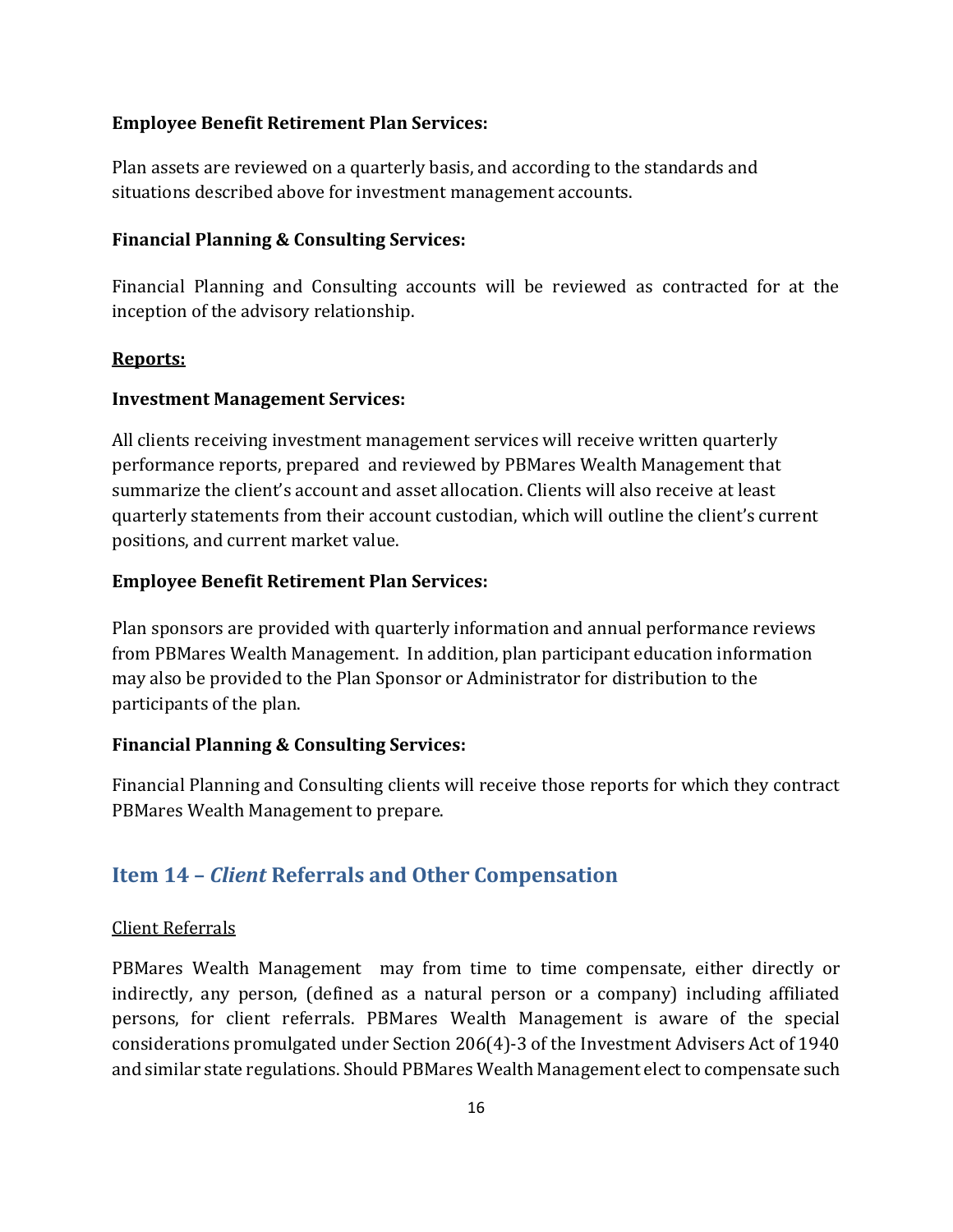persons, appropriate disclosure shall be made, all written instruments will be maintained by PBMares Wealth Management and all applicable Federal and/or State laws will be observed.

#### Other Compensation

As indicated under the disclosure for Item 12, SAS and FIWS each respectively provide PBMares Wealth Management with access to services, which are not available to retail investors. These services generally are available to independent investment advisors on an unsolicited basis at no charge to them.

These services benefit PBMares Wealth Management but may not benefit its clients' accounts. Some of these other products and services assist PBMares Wealth Management in managing and administering clients' accounts. These include software and other technology that provide access to client account data (such as trade confirmations and account statements), facilitate trade execution (and allocation of aggregated trade orders for multiple client accounts), provide research, pricing information and other market data, facilitate payment of PBMares Wealth Management's fees from its clients' accounts, and assist with back-office functions, recordkeeping and client reporting. Many of these services generally may be used to service all or a substantial number of PBMares Wealth Management's accounts. Recommended brokers also make available to PBMares Wealth Management other services intended to help PBMares Wealth Management manage and further develop its business enterprise. These services may include consulting, publications and conferences on practice management, information technology, business succession, regulatory compliance, and marketing. PBMares Wealth Management does not, however, enter into any commitments with the brokers for transaction levels in exchange for any services or products from brokers. While as a fiduciary, PBMares Wealth Management endeavors to act in its clients' best interests, PBMares Wealth Management's requirement that clients maintain their assets in accounts at SAS or FIWS may be based in part on the benefit to PBMares Wealth Management of the availability of some of the foregoing products and services and not solely on the nature, cost or quality of custody and brokerage services provided by the brokers, which may create a potential conflict of interest.

PBMares Wealth Management also receives software from DFA, which PBMares Wealth Management utilizes in forming asset allocation strategies and producing performance reports. DFA also provides continuing education for PBMares Wealth Management personnel. These services are designed to assist PBMares Wealth Management plan and design its services for business growth.

As previously disclosed, certain individuals affiliated with PBMares Wealth Management, , are insurance agents. As such, these individuals will be able to receive separate, yet customary commission compensation resulting from implementing insurance product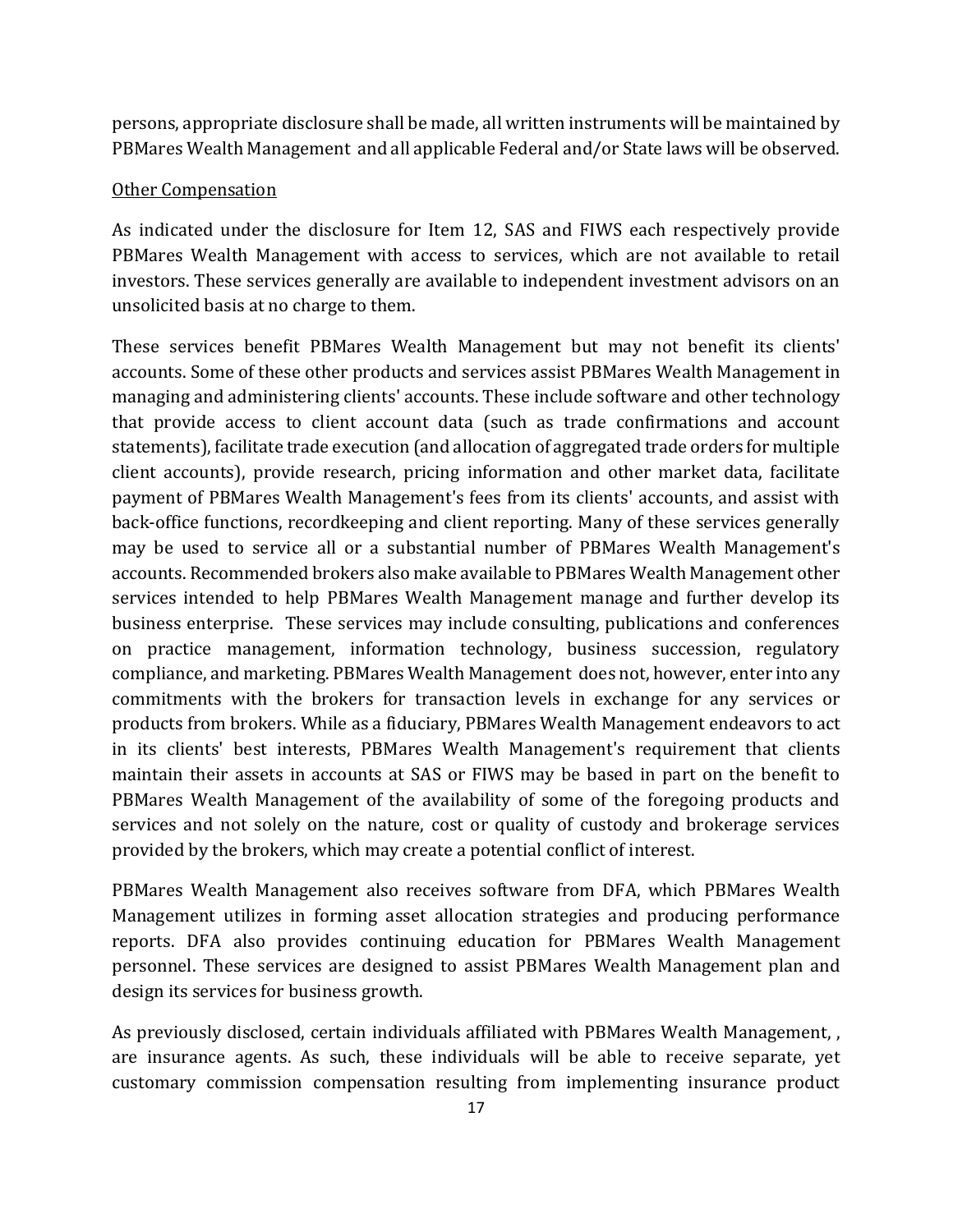transactions on behalf of advisory clients. Clients, however, are not under any obligation to engage these individuals when considering implementation of recommendations. The implementation of any or all recommendations is solely at the discretion of the client.

#### <span id="page-20-0"></span>**Item 15 – Custody**

Investment Management and Employee Benefit Plan clients should receive at least quarterly statements from the broker-dealer, bank or other qualified custodian that holds and maintains client's investment assets. PBMares Wealth Management urges you to carefully review such statements and compare such official custodial records to the account statements that we may provide to you. Our statements may vary from custodial statements based on accounting procedures, reporting dates, or valuation methodologies of certain securities.

## <span id="page-20-1"></span>**Item 16 – Investment Discretion**

PBMares Wealth Management requests that it be provided with written authority to determine which securities and the amounts of securities that are bought or sold. For fixed income securities, this authority will include the discretion to retain an independent, thirdparty money manager for fixed income accounts. Any limitations on this discretionary authority shall be included in this written authority statement. Clients may change/amend these limitations as required. Such amendments shall be submitted in writing.

When selecting securities and determining amounts, PBMares Wealth Management observes the investment policies, limitations and restrictions of the clients for which it advises. Investment guidelines and restrictions must be provided to PBMares Wealth Management in writing.

Non-Discretionary Clients: An advisory client electing not to grant investment discretionary authority to PBMares Wealth Management is advised that trades in his/her account may be executed subsequent to trades affected in discretionary accounts due to the additional time involved in obtaining the required client approval prior to executing any trade in such client's account.

# <span id="page-20-2"></span>**Item 17 – Voting** *Client* **Securities**

Proxy Voting: As a matter of firm policy and practice, PBMares Wealth Management does not have any authority to and does not vote proxies on behalf of advisory clients. Clients retain